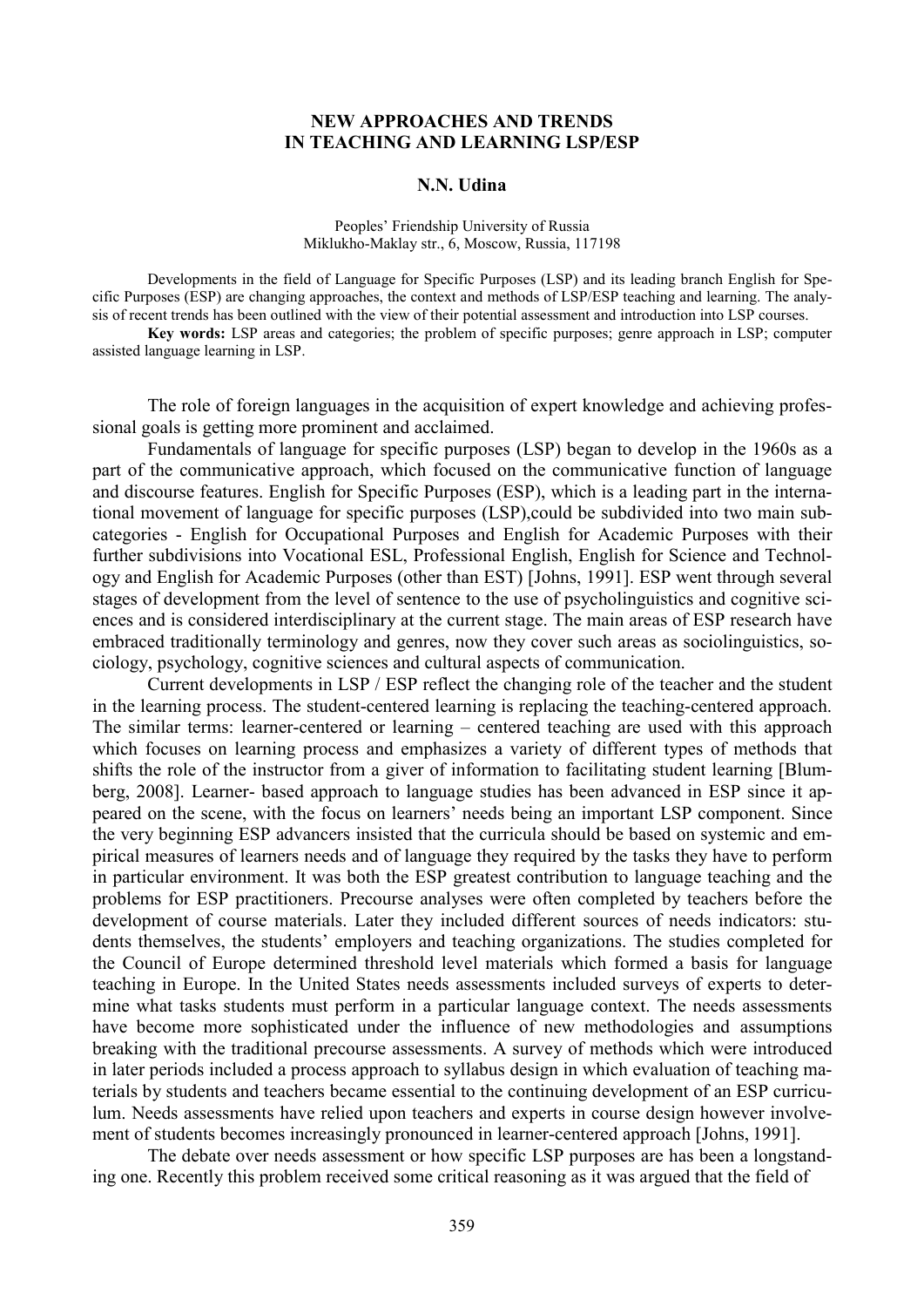LSP drifted away from specificity, becoming too generalized and vague and that generalized LSP can fail to reveal distinct linguistic and rhetorical features of specialized discourses. Huckin T.N. in his work "Specificity in LSP" [2003] provided arguments for this and other views. While agreeing with some critics of wider approach he pointed out limitations of "narrow-angle" position, which can lead to teacher-centered prescriptivism. Furthermore narrower approach could fail to prepare students for the new situational forms of communications in their professional career. The role of teacher as a facilitator has been enhanced in learner–centered approach, it has been emphasized that facilitation can occur through imaginative course design and curriculum design.

The problem of specific purpose seems to be related to Russian universities, as the LSP needs may seem even more vague than in those countries where English is studied as a second language, where distinction between professional and academic goals were expressed clearly enough: learning language for studying at university or for working.

Foreign language learning at Russian universities tends to be professionally targeted and focused on professional terminology and specialized texts. Study of professional language and professional communication remains one of the main ESP goals. Professional communication is based on the use of specialized genres. The advent of new technologies introduces changes into the existing genres and creates hybrid or new ones, such as blogs, e-zines, web pages etc., the ways of creating genres and their functions are changing, a concept of collaborative authoring has emerged [Rowley- Joliver, Campagna, 2011]. There has been a shift of emphasis in genre theory from text to context which led to the following developments in genre analysis. It is becoming multidisciplinary, integrating professional and disciplinary practices with discursive practices of the professional and disciplinary communities which made genre theory more acceptable in ESP and professional communication practice. As a consequence of genre analysis contextualization, more attention is devoted to the complexities of professional genres and necessity to incorporate a multidimensional and multi-perspective framework for the analysis of academic, professional, institutional and other genres. The further possible development in genre studies has been a shift towards critical genre analysis, in which the objectives for research of opportunities and the impact of new technologies in the professional field have been set out. Bhatia V.K. investigated how language and information technologies can be used to achieve professional goals and argued that these changes should be reflected in the theory of genres [Bhatia, 2004, 2008].

Recent ESP approaches to genre study recognize interactive nature of genres and complexity of their communicative purposes. Genre competence involves knowledge not only of individual genres, but also of how genres interact with one another, thus official written genres could contain elements of spoken language to achieve communicative purpose and vice versa. For example, lawyer's speech in the court often includes citations of legislative acts and regulations.

The issues which cause a lot of discussion in the development of LSP are related to a sociocultural aspect of communication in the information environment. It was pronounced that LSP should be reconsidered as Communication for Specific Purposes (CSP), which requires investigation of the social aspect of communication and socio-constructivist perspectives of culture [Engberg, Petresen, 2011].

The role of new technologies in LSP has been a topic for consideration at various forums approached from pedagogical and applied linguistics grounds [Arno Macia, 2011]. New technologies have been advocated as tools that facilitates learning process. LSP/ESP similar to other approaches to language learning is integrating a new development such as «Computer-Assisted Language Learning» (CALL) which became popular in the 1960s-70s, when computers were mostly used for drill-exercises and testing. The CALL approach has undergone important transformation since then, and within a socio-cognitive paradigm and further development of new technologies the goals of CALL became broader including computer-mediated communication, collaborative learning, the use of virtual environment, on-line learning, research etc. Alongside with this the notion network-based language teaching came into use, focusing on human-to-human communica